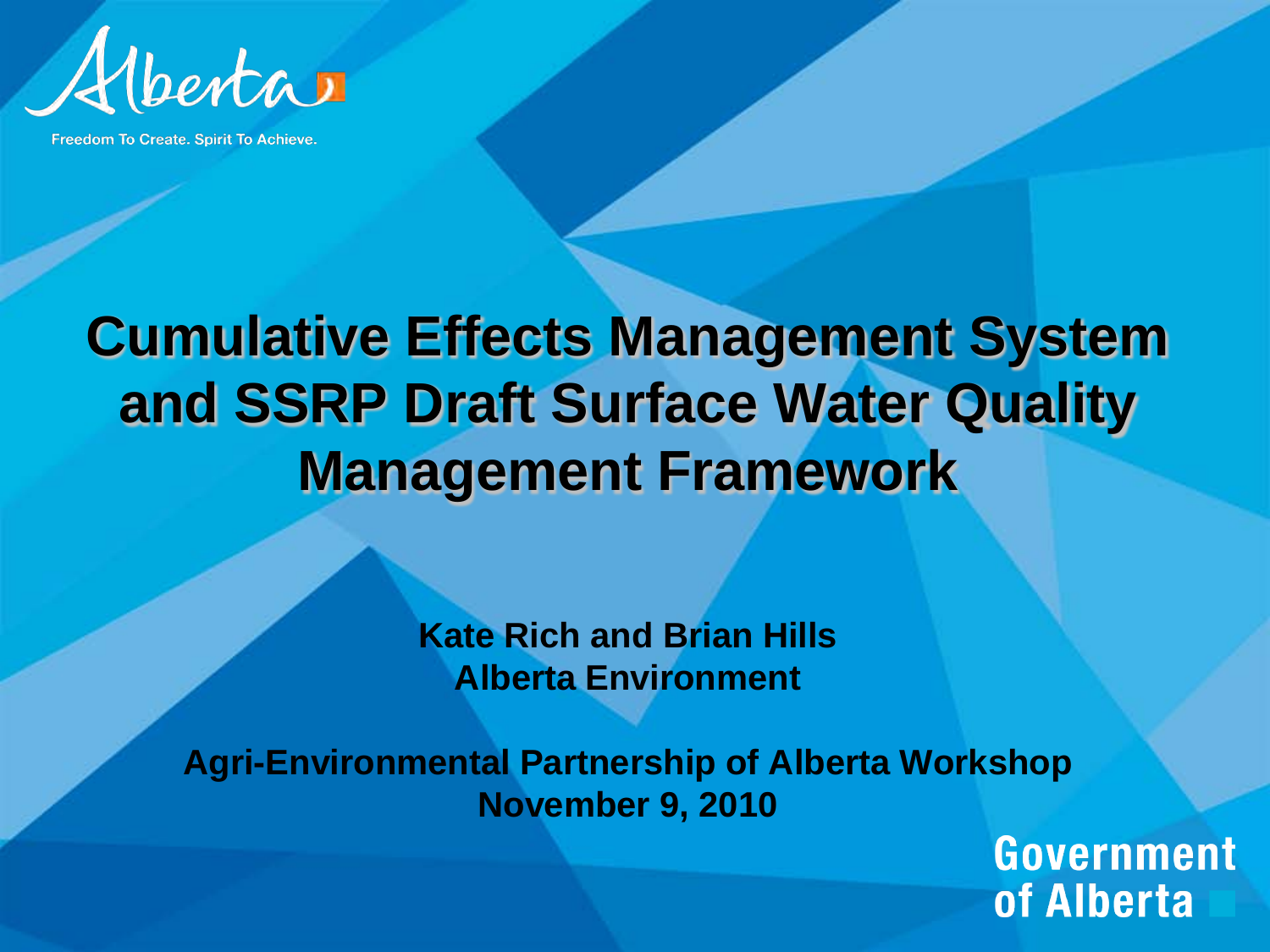

# **Presentation Overview**

- **CEMS Context and Update**
- **Land-use Framework**
	- **Regional Planning**
	- **Management Frameworks**
- **SSRP Draft Surface Water Quality Management Framework**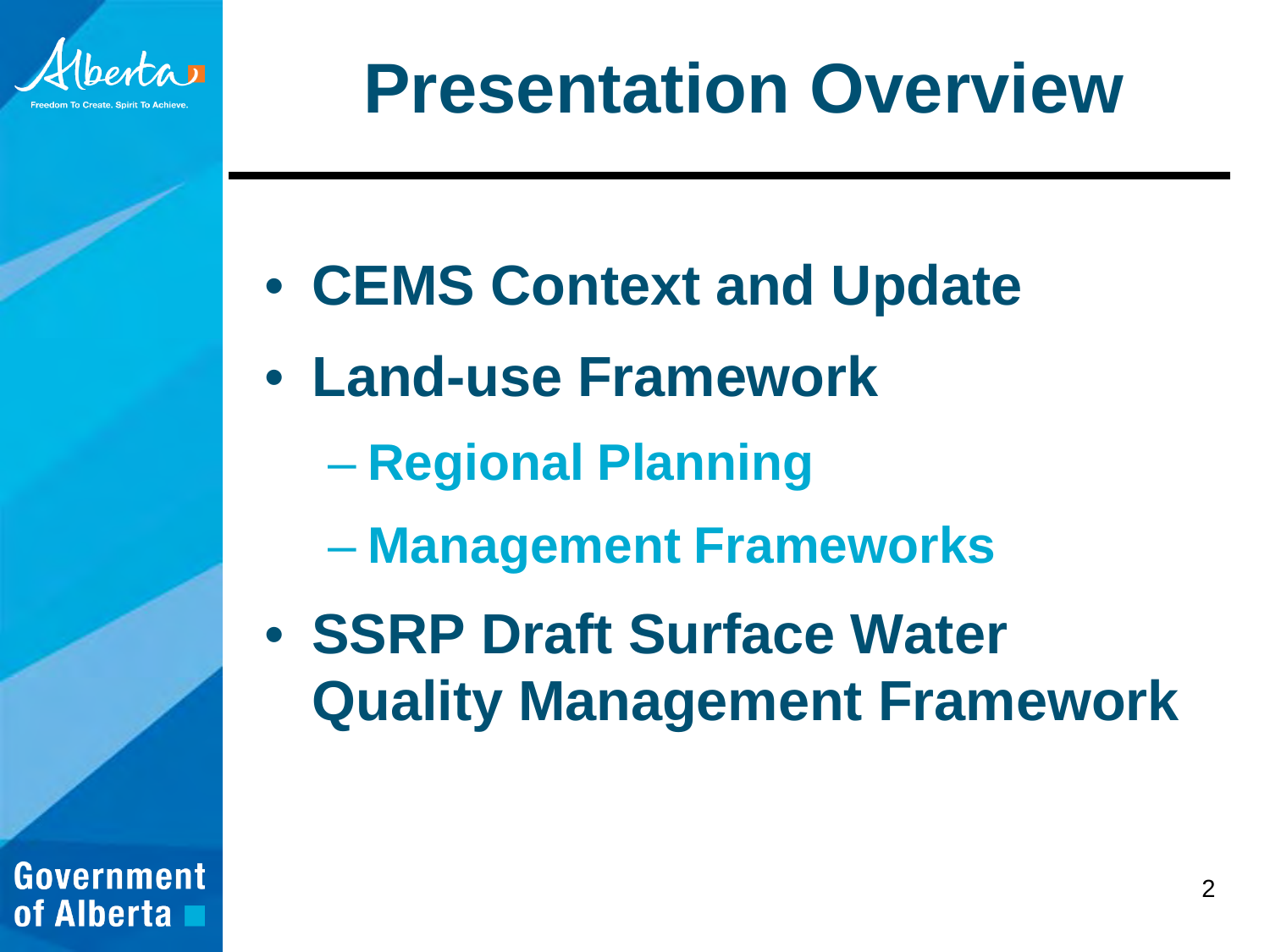

Freedom To Create, Spirit To Achieve.

# **Cumulative Effects Management System**

Government of Alberta  $\Box$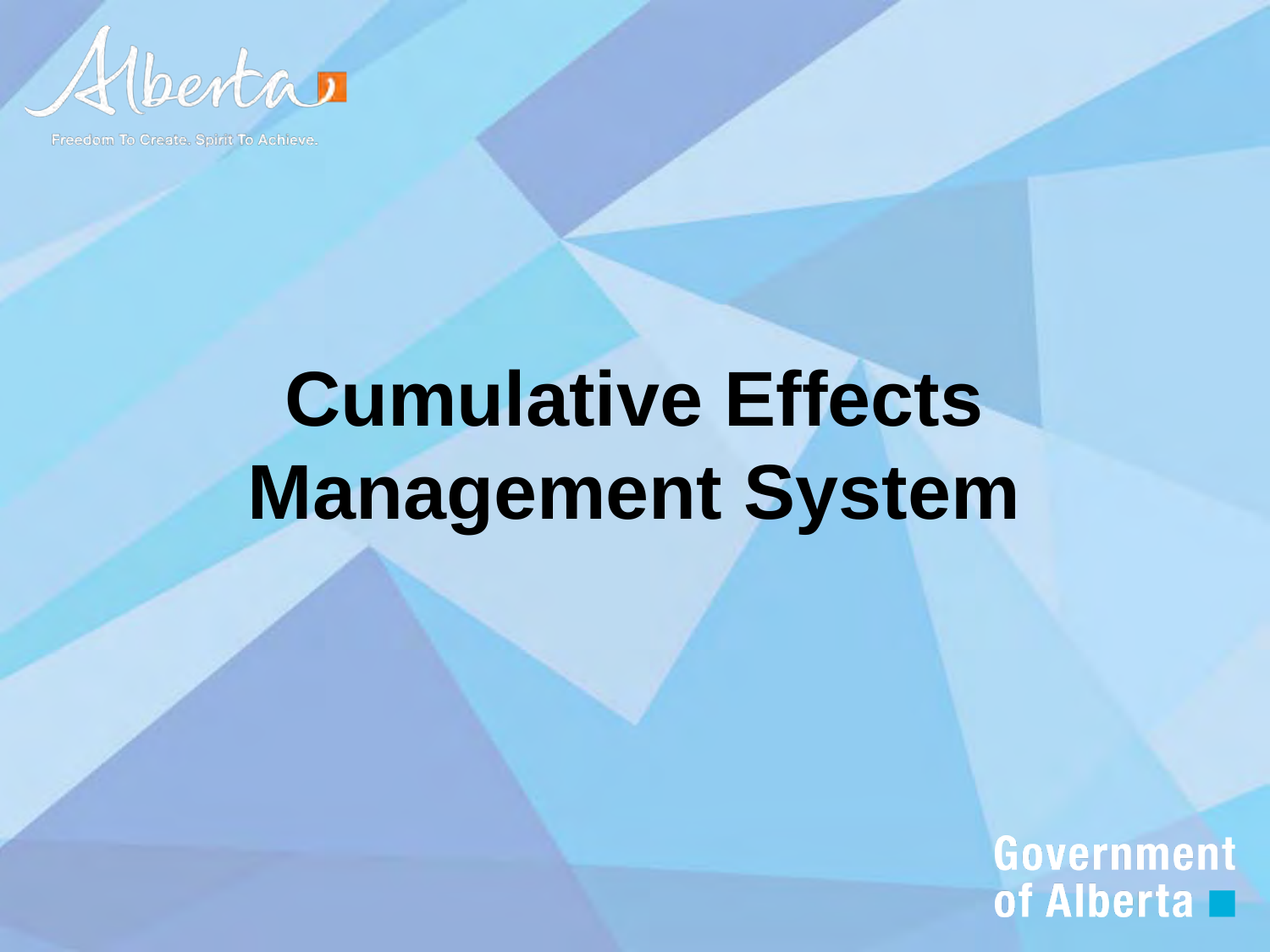# **Linkages and Alignment**

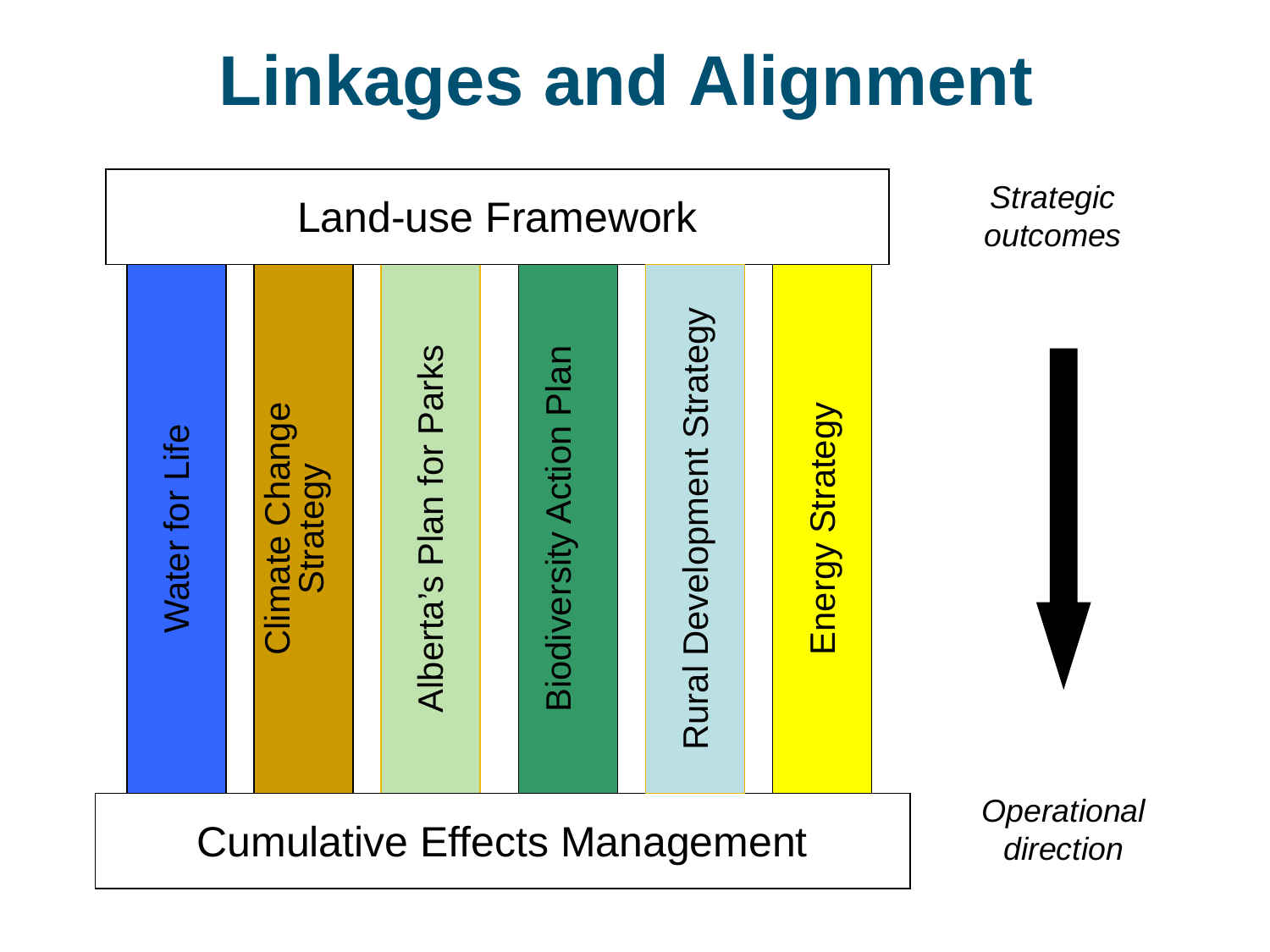

## **Shifting to a Cumulative Effects Management System Approach**

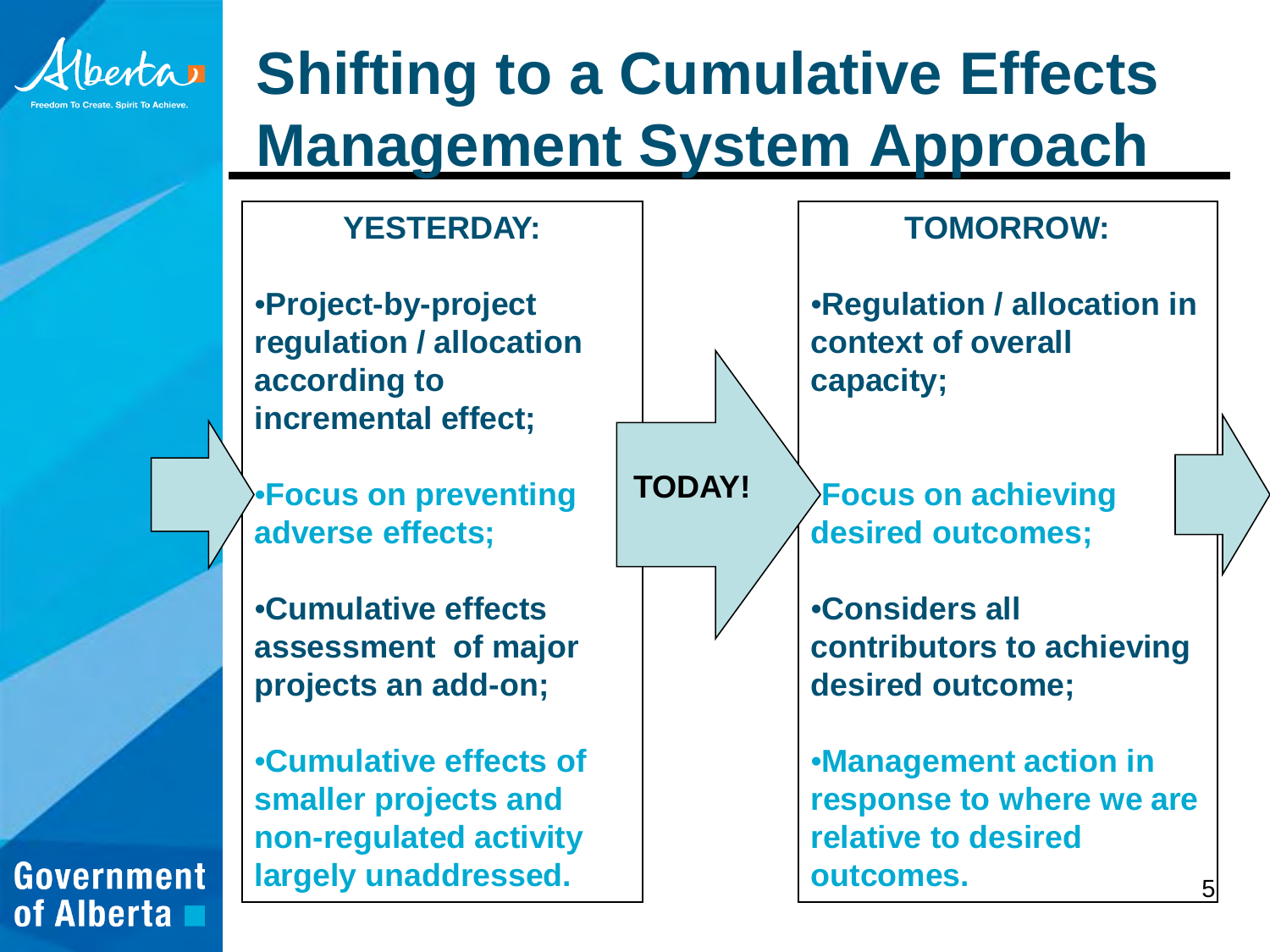

# **Land-Use Framework**



- **Balances social, economic, environmental considerations**
- **Provides provincial leadership for sustainable development**
- **Heightens integration and coordination of provincial policy**
- **Encourages stewardship and conservation**
- **Offers increased certainty**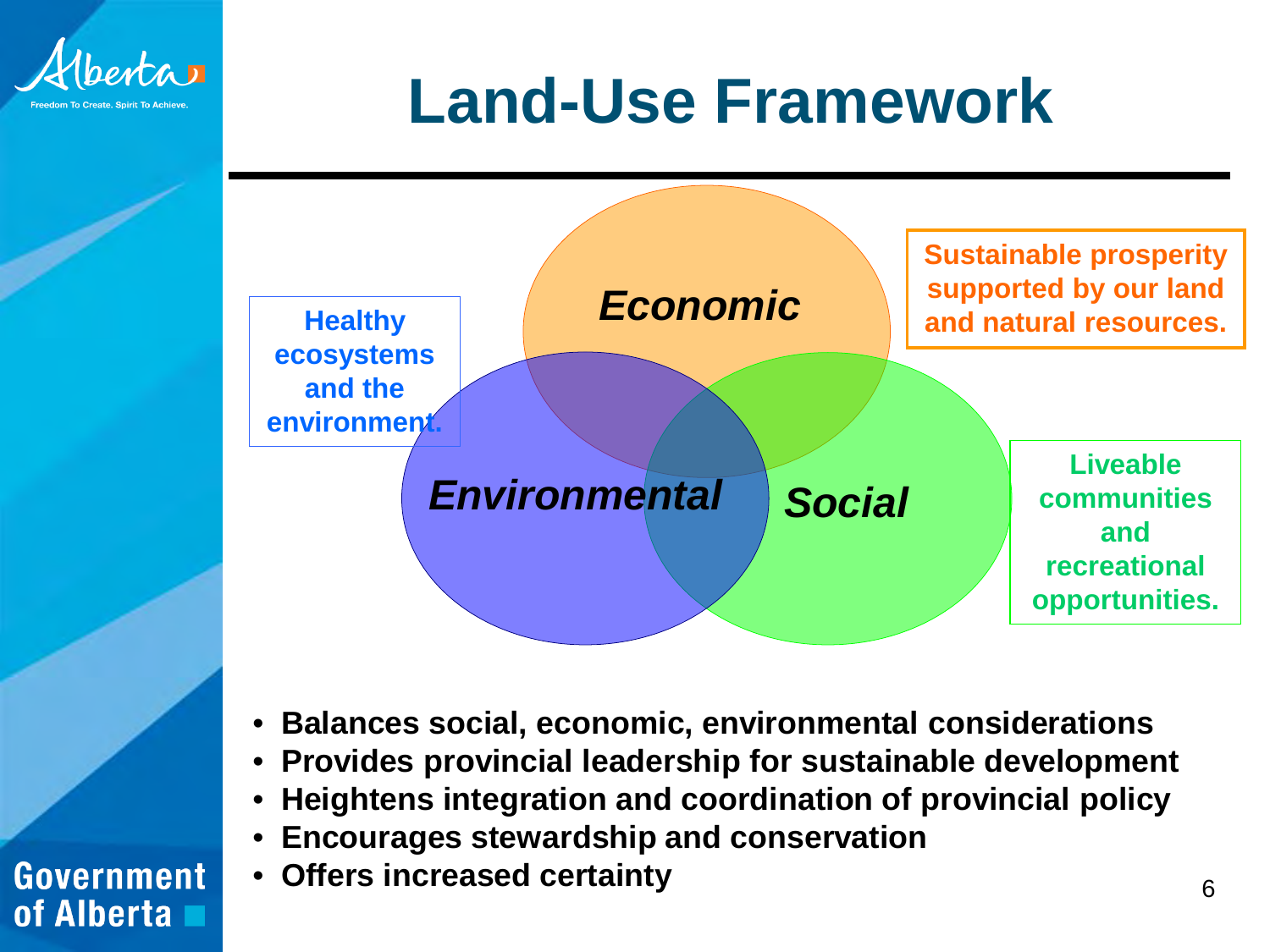

# LUF Strategies

- **1. Seven new land-use regions**
- **2. Land-use Secretariat and Regional Advisory councils for each region**
- **3. Cumulative effects management at the regional level**
- **4. Strategy for conservation and stewardship on private and public lands**
- **5. Efficient use of land**
- **6. An information, monitoring and knowledge system**
- 7 **7. Inclusion of Aboriginal peoples in land-use planning**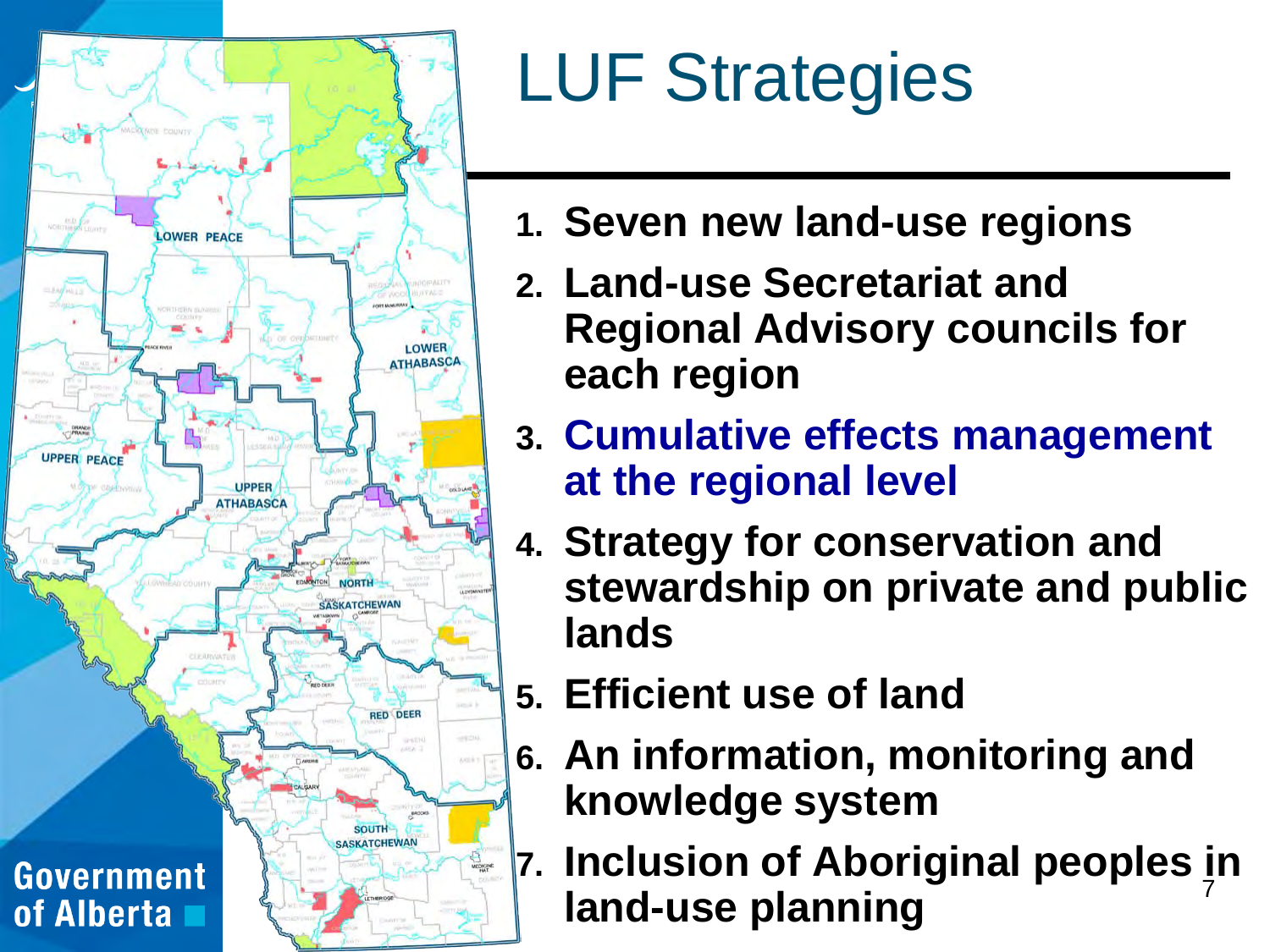

# **A new cumulative effects management system**

- outcomes/results-based
- risk-based, focusing greater resources and efforts on higher-risk environmental impacts
- considers health, economics and social values
- implemented /delivered using a place-based approach and a broader set of tools
- collaborative, involving many parties and sectors
- adaptive, with mechanisms built in to allow flexibility and assure achievement of outcomes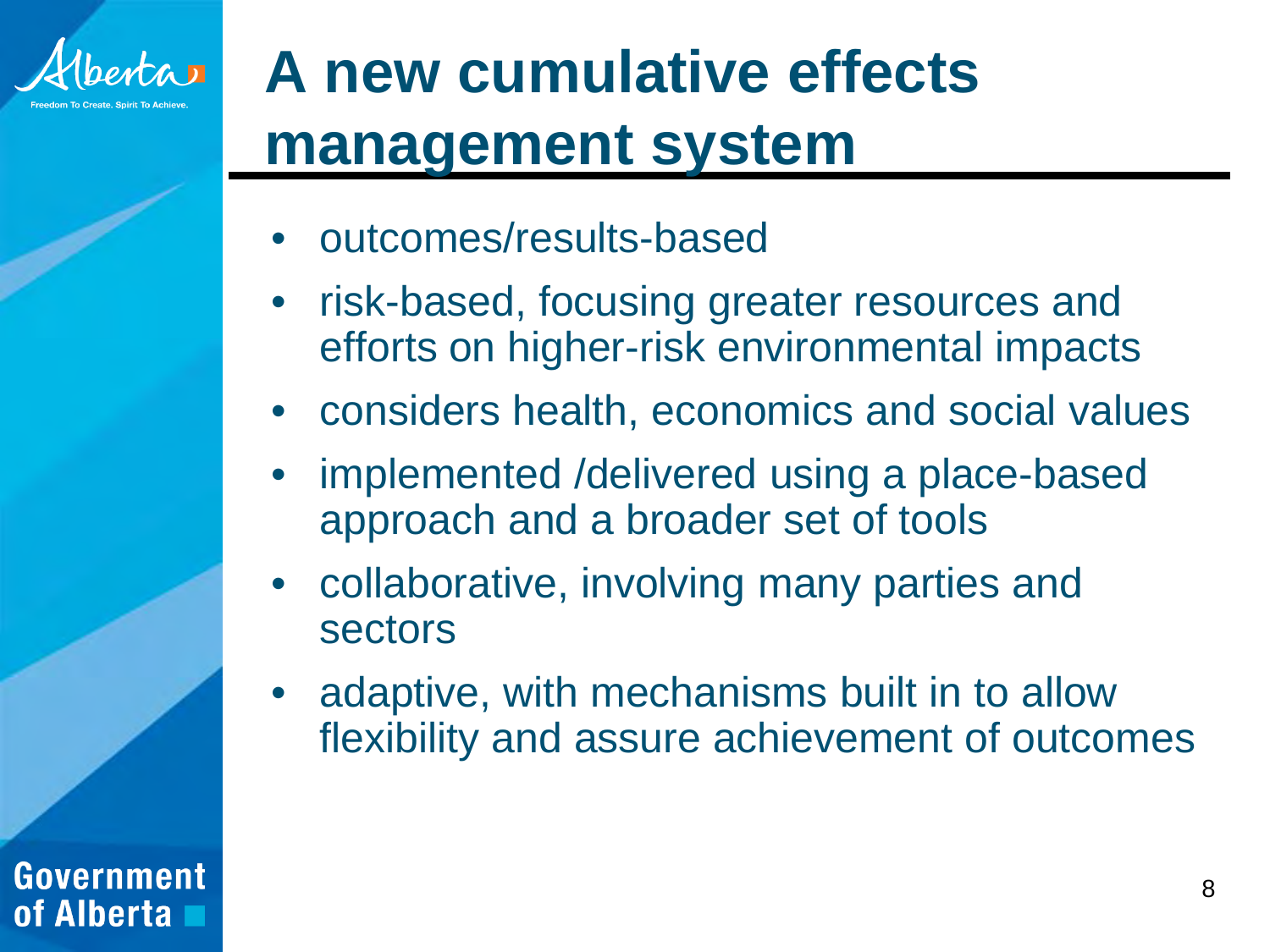### **Cumulative Effects Management System**

*Management Actions*

#### **EVALUATE & REPORT PERFORMANCE**

- Environmental Indicators and their implications
- Effectiveness of Strategies and their delivery



#### **STRATEGIC DIRECTION**

- Legislation
- GoA and Ministry Business Plans
- Provincial Level Strategic Policies **DEVELOP & REFINE**

#### **DELIVERY**

- •Tools: EIAs, Authorizations, Compliance Assurance, Non-Regulatory
- Monitoring, Data **Management**
- Emergency Services



#### **OUTCOMES & STRATEGIES**

- Regional Strategic Assessment
- Place-Based Planning
- Indicator Selection
- Operational Policy/ **Strategy**
- Management Frameworks



**CEMS Fundamentals: Outcomes Based; Place Based; Performance Management Based; Collaborative; Comprehensive Implementation.**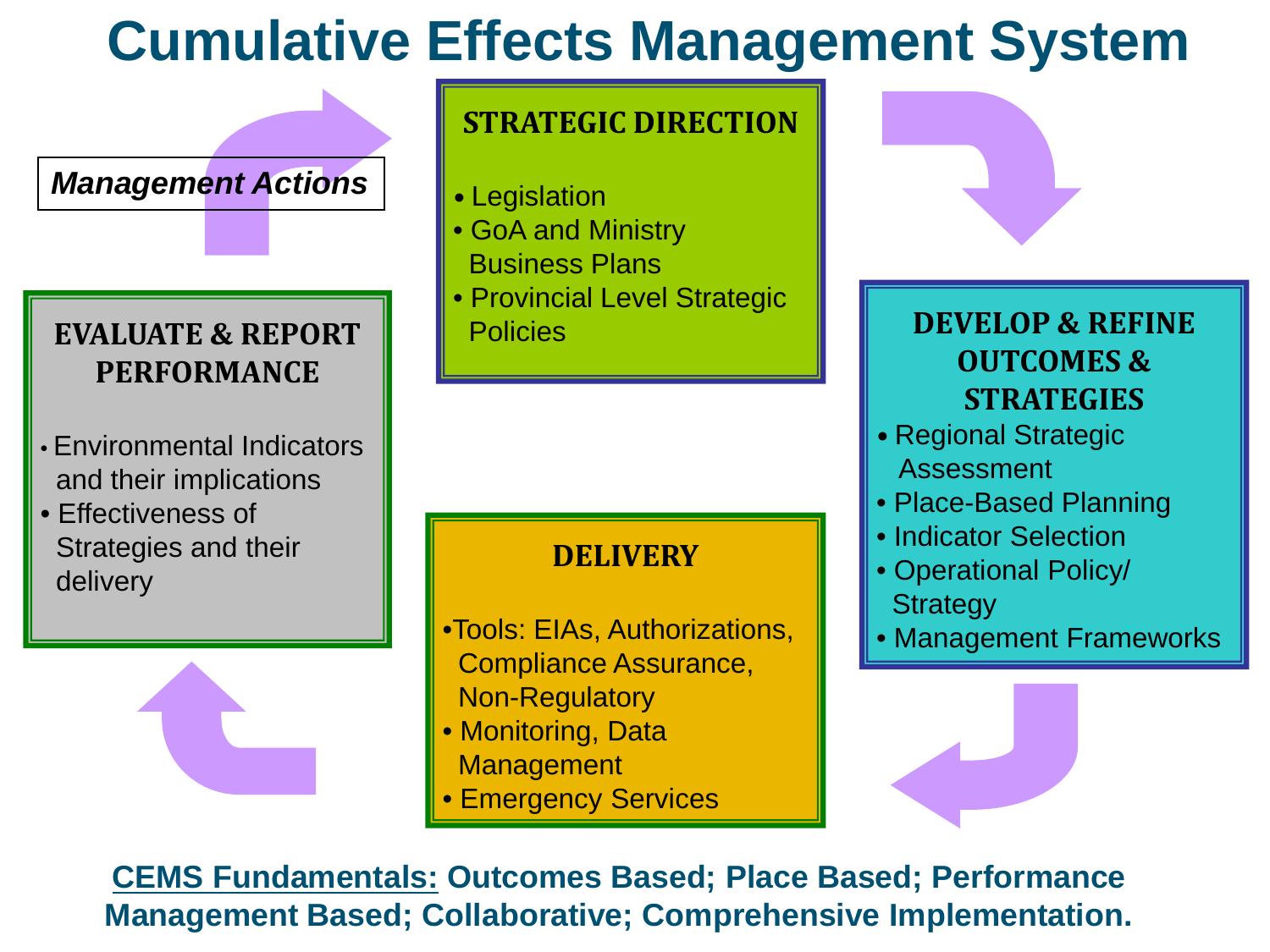

# **Alberta Environment's Focus**

- **Regional Plans**
- **Knowledge and Performance Management Program**
- **Delivery Program**
	- **- Regulatory & Non-Regulatory**
- **Enabling Tools**
	- **Management Frameworks**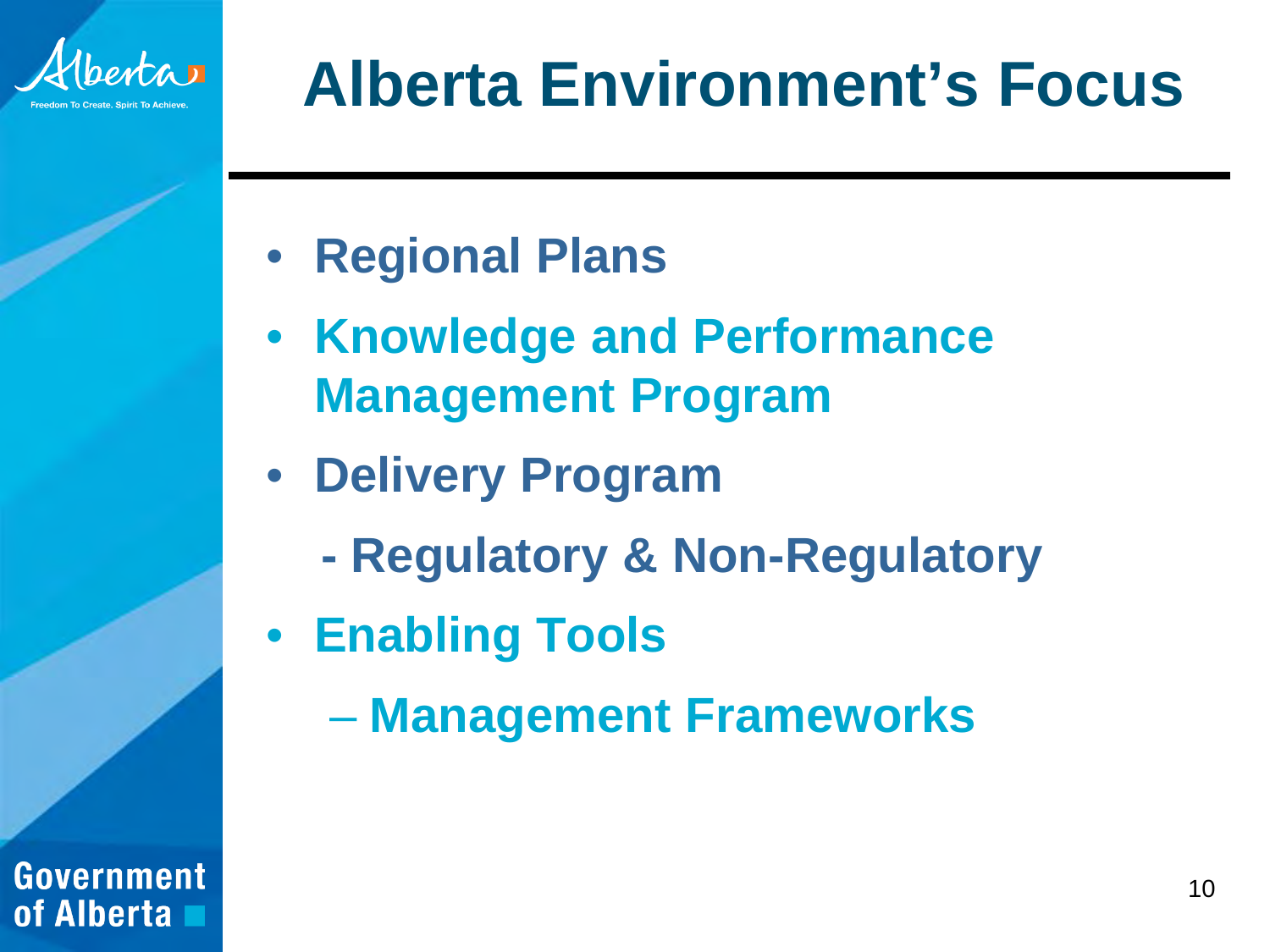

Freedom To Create, Spirit To Achieve.

# **Land Use Framework: Regional Plans and Management Frameworks**

Government of Alberta  $\Box$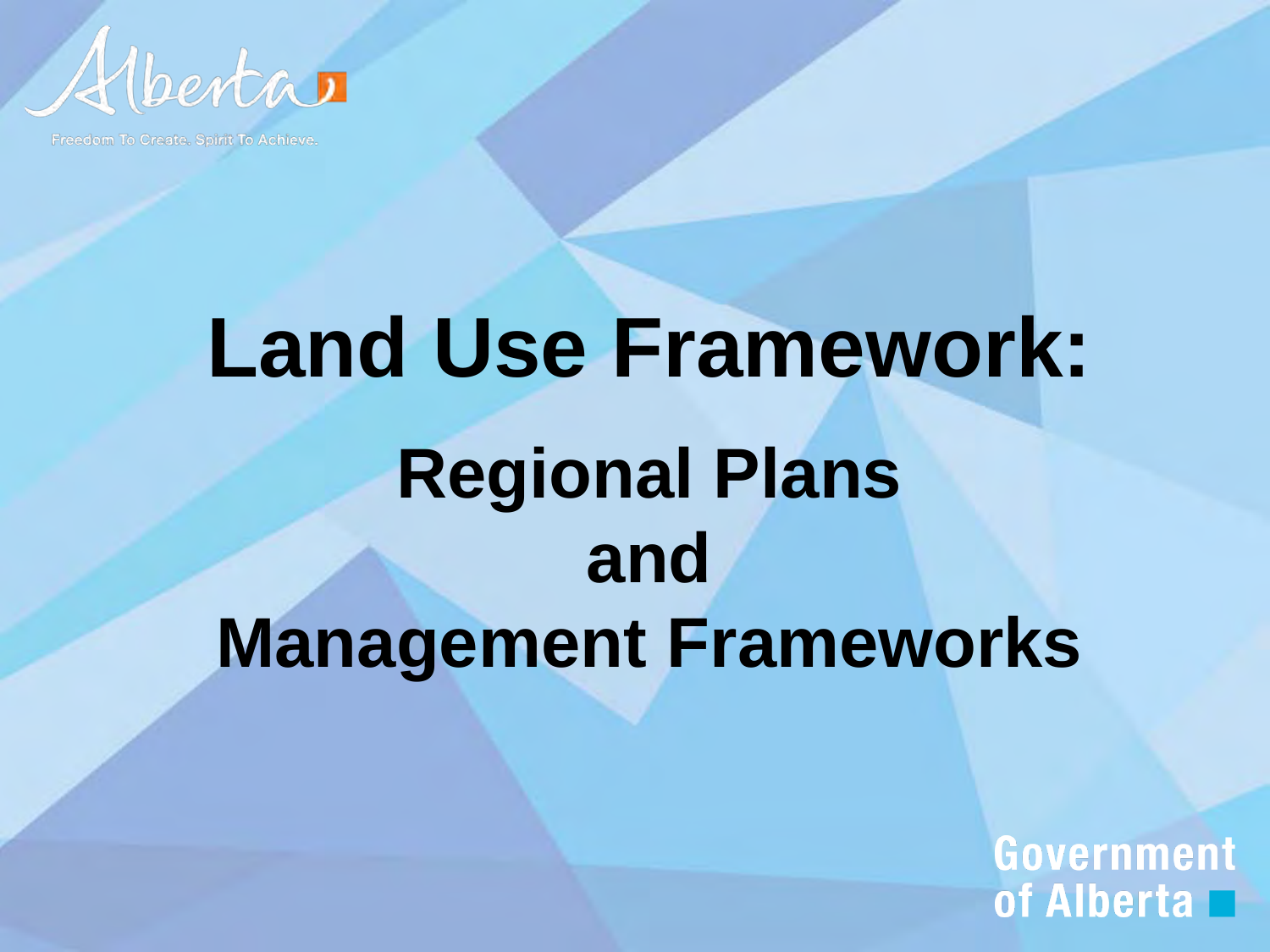

# **Lower Athabasca Regional Plan**

- Regional Advisory Council established December 2008
- Public Consultation re awareness of regional planning (Phase 1) – May to June 2009
- Profile of the Region & Terms of Reference July 2009
	- **- Bitumen extraction scenarios**
	- **Boreal forest conservation**
	- **Air, surface water and groundwater management:**
	- **Recreation and tourism opportunities**
- Regional Advisory Council Recommendations March 2010
- Public Consultation on RAC Vision Document consultation (Phase 2) – August to October 2010
- Drafting of regional plan
- Public Consultation on Draft Plan (Phase 3)
- Final Plan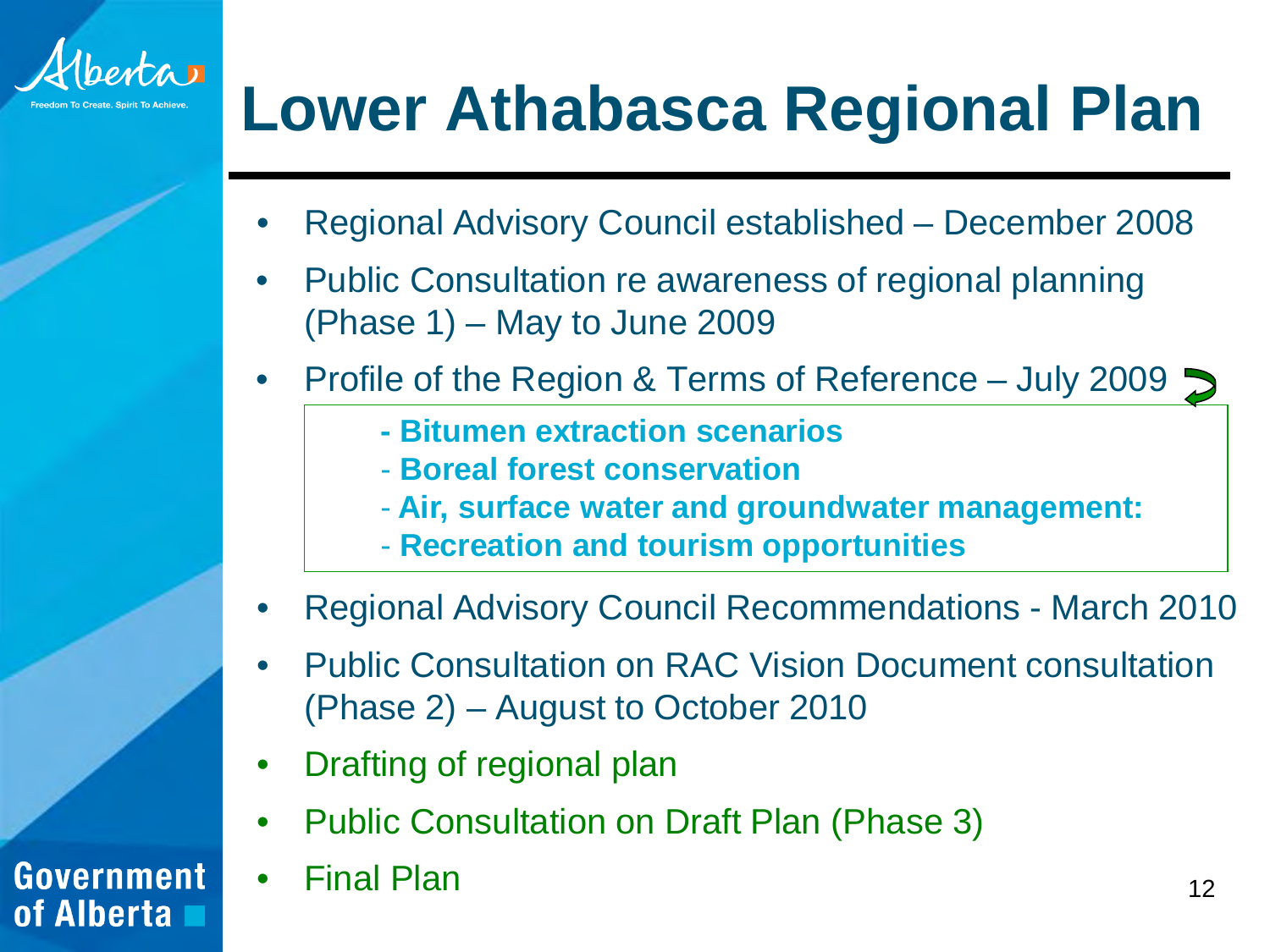

## **Management Frameworks**

#### **Lower Athabasca Regional Plan:**

- air quality management framework, NO2 and SO2
- water quality management framework for Lower Athabasca River
- groundwater management frameworks for Athabasca, South Athabasca and Cold Lake areas
- Water Management Framework: IFN Water Management System for the Lower Athabasca River
- Cold Lake-Beaver River Water Management Plan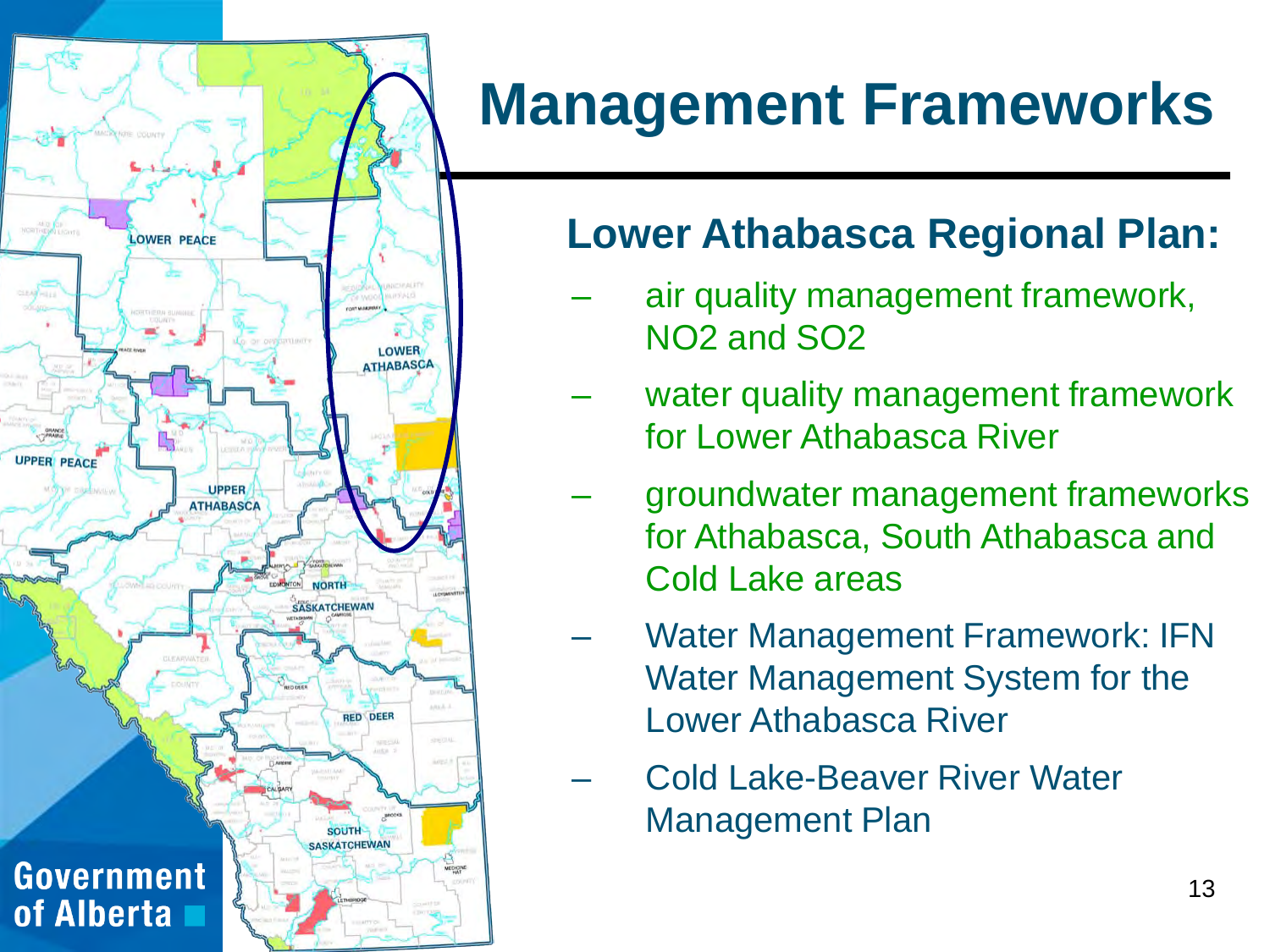

## **South Saskatchewan Regional Plan**

- Regional Advisory Council established May 2009
- Profile of the Region & Terms of Reference November 2009
	- **Two key drivers of change:**
	- **water supply and demand**
	- **population growth Key economic sectors:**
	- **Agriculture, Energy, Forestry, Tourism and Recreation**
- Public Consultation re awareness of regional planning (Phase 1) – November and December 2009
- Regional Advisory Council completion of recommendations
- Public Consultation on RAC Vision Document (Phase 2)
- Drafting of regional plan
- Public Consultation on Draft Plan (Phase 3)
- Final Plan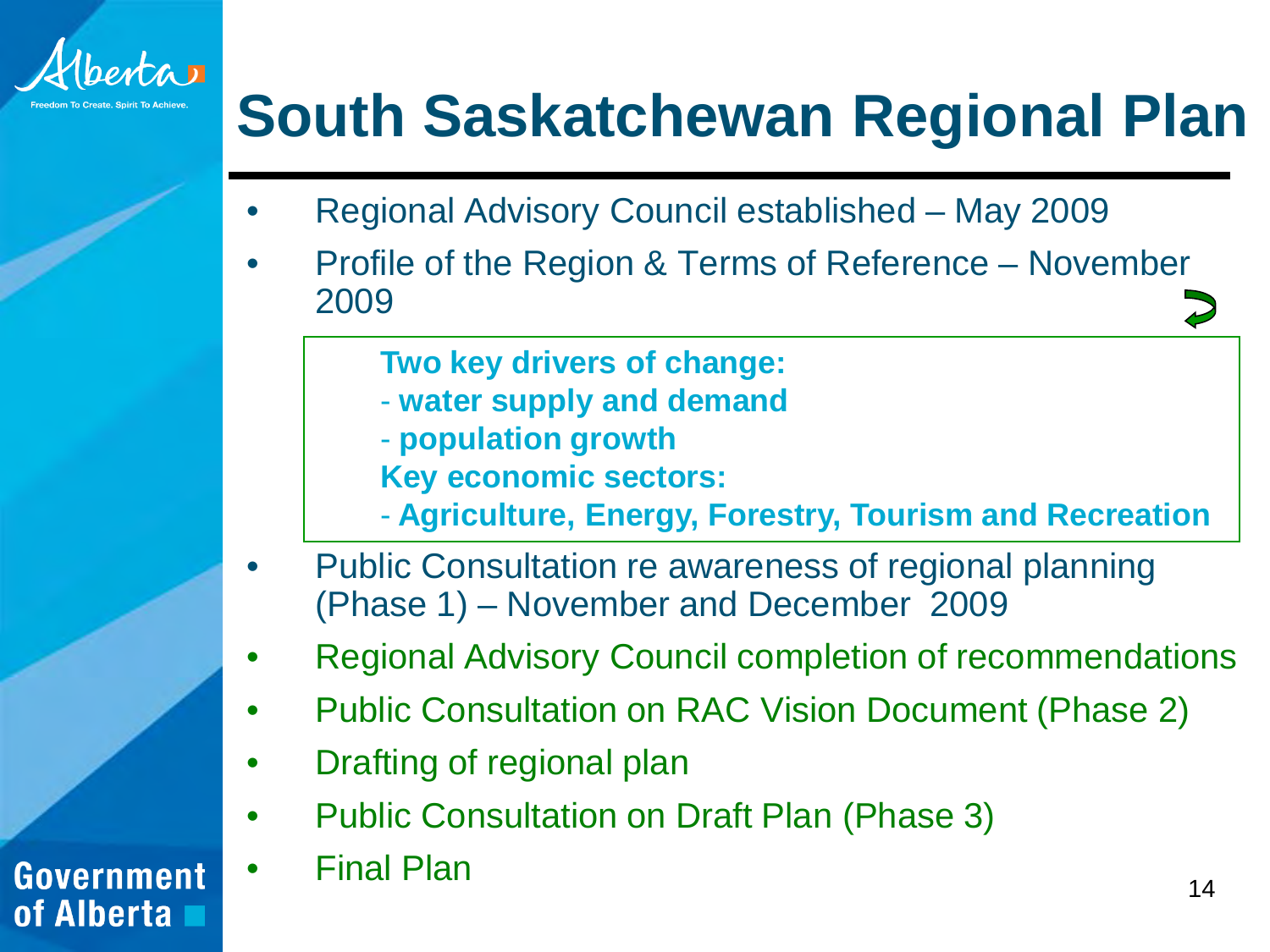

### **Management Frameworks**

#### **South Saskatchewan Regional Plan:**

- surface water quality management framework for mainstems of Bow, Milk, Old Man and South Saskatchewan Rivers
- groundwater management framework (note timeframe)
	- transboundary agreements
	- Bow, Oldman and South Saskatchewan River Basins Allocation Orders
	- Water Conservation Objectives: Bow, Oldman, South Saskatchewan and Red Deer Subbasins
		- Water Management Plans for the South Saskatchewan Basin and Upper Highwood and Upper Little Bow Rivers

• particulate matter and ozone management<sup>15</sup> plan for the Calgary area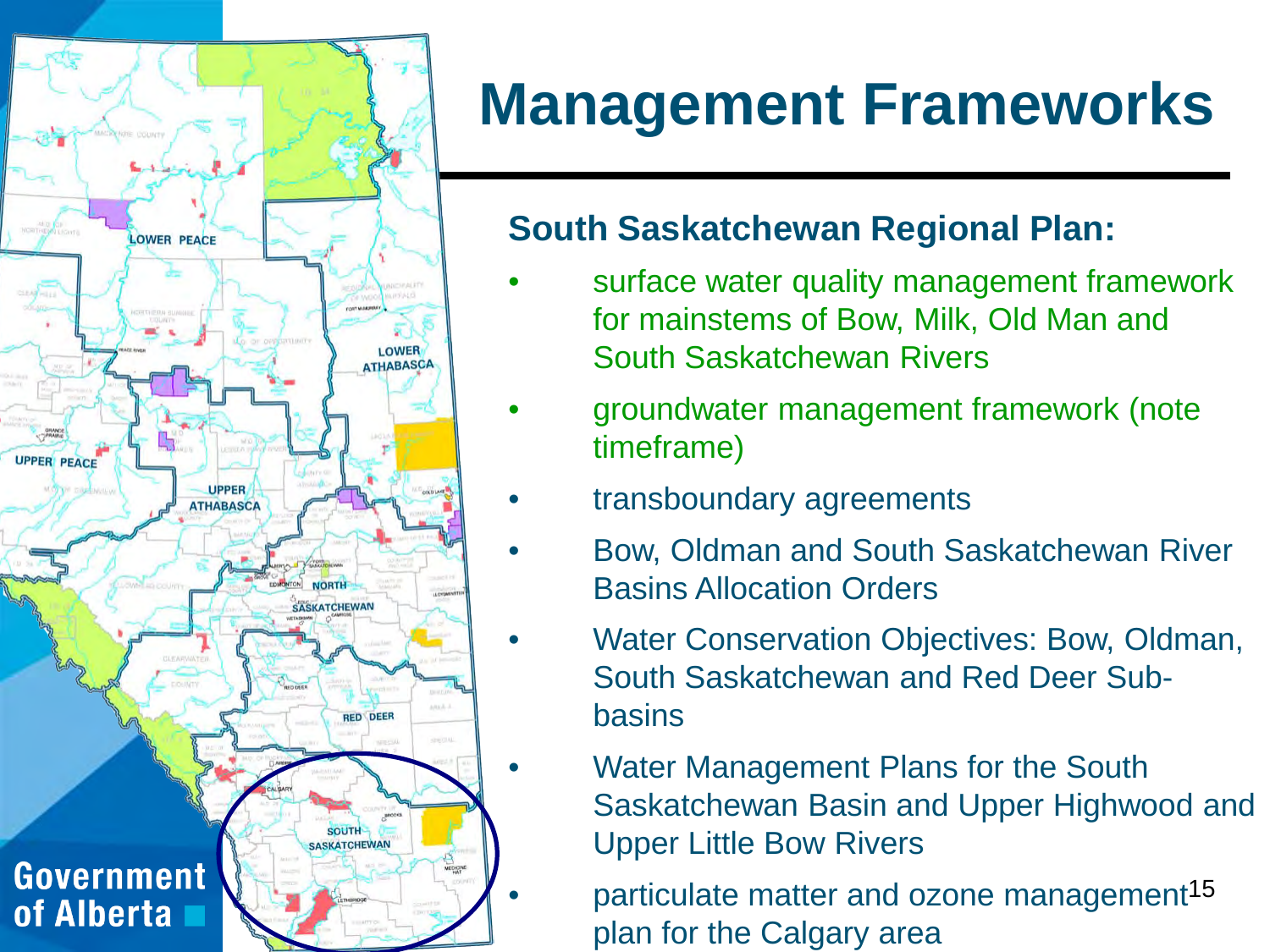

#### **Management Framework Components**

**Thresholds** (Targets, Triggers, Limits)



Monitoring and Modeling to assess conditions



Response. including validation, investigation, management actions and communication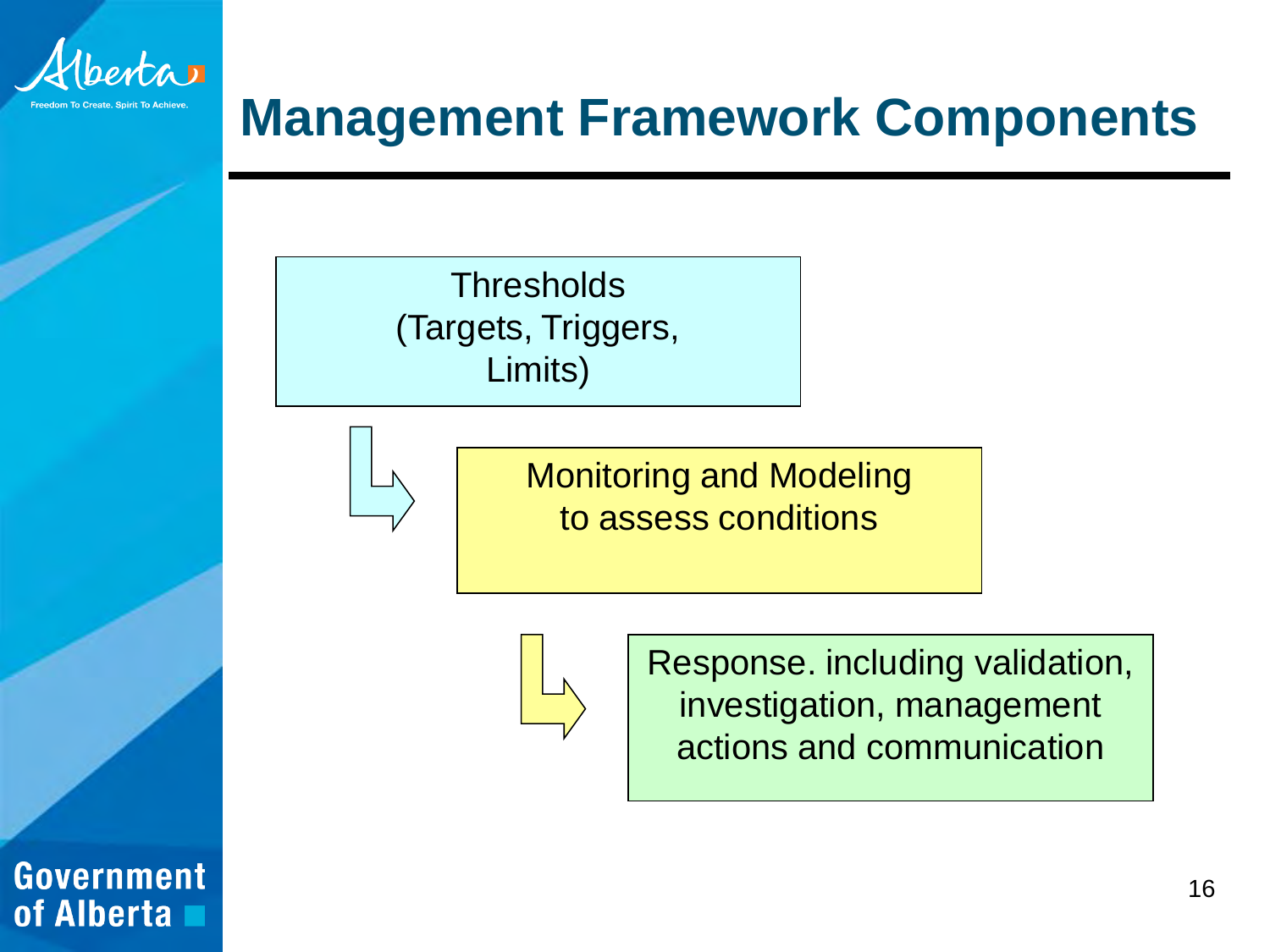## **Management Frameworks**

- **Collaborative approach to establish desired outcomes and objectives**
- **Progressive action based on conditions found in the environment; trigger points**
- **Identified integrated management actions at trigger points**
- **Full range of information, incentive, and regulatory tools for implementation**
- **Intensity of management actions increases to respond to the state of conditions and levels of risk**

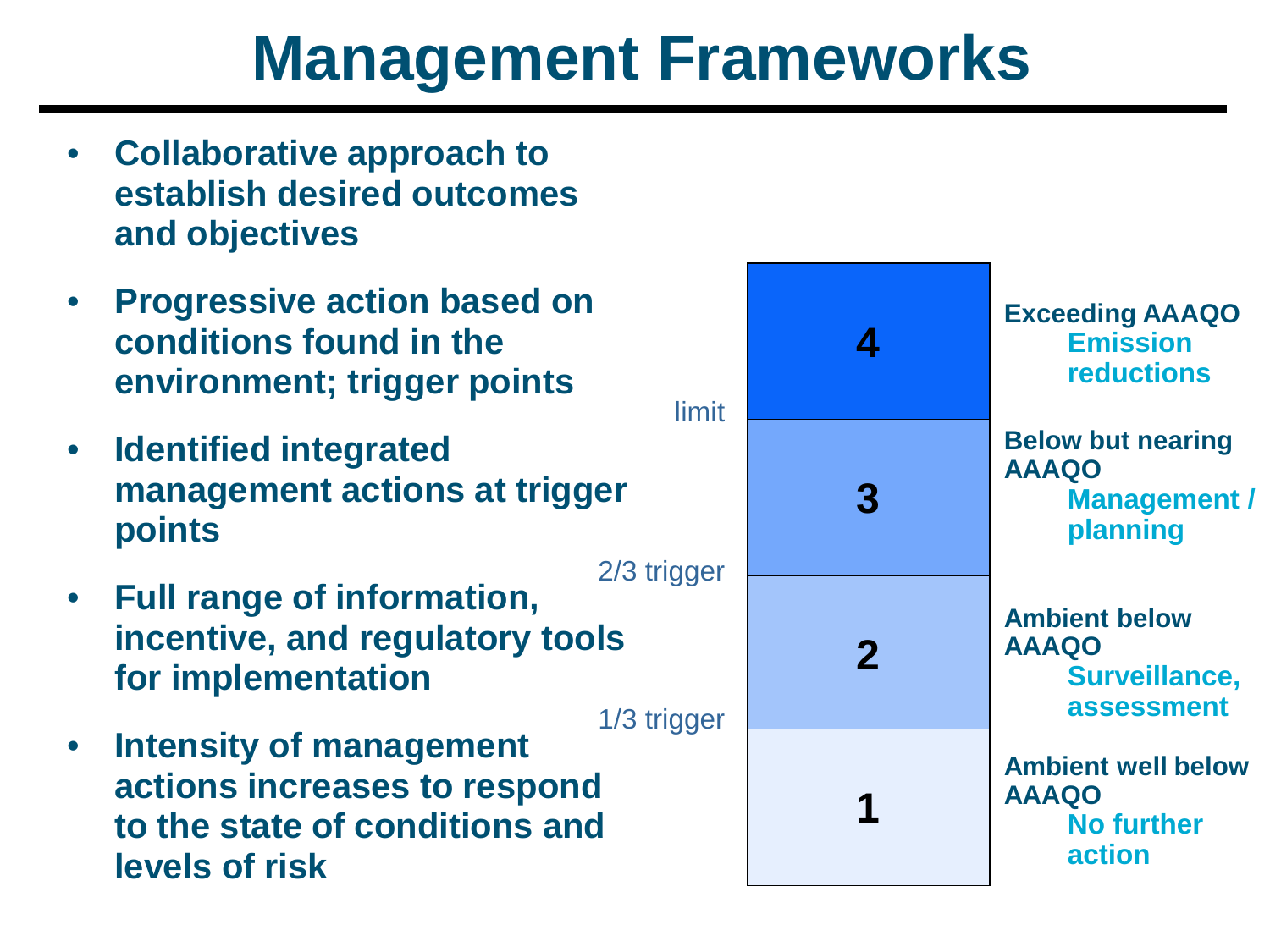#### **Cumulative Effects "Tools"** *(Conceptual)*

• **A Management Framework (MF) may form part of a regional plan.**

• **EPEA MF may be done by AENV outside of, but aligned with, a regional plan**

•**Proposed Cumulative Effects Directives (CED) may be done outside of a regional plan, but may be a useful tool to achieve collective action within an EPEA MF or to achieve AENV's obligations under a regional plan.**

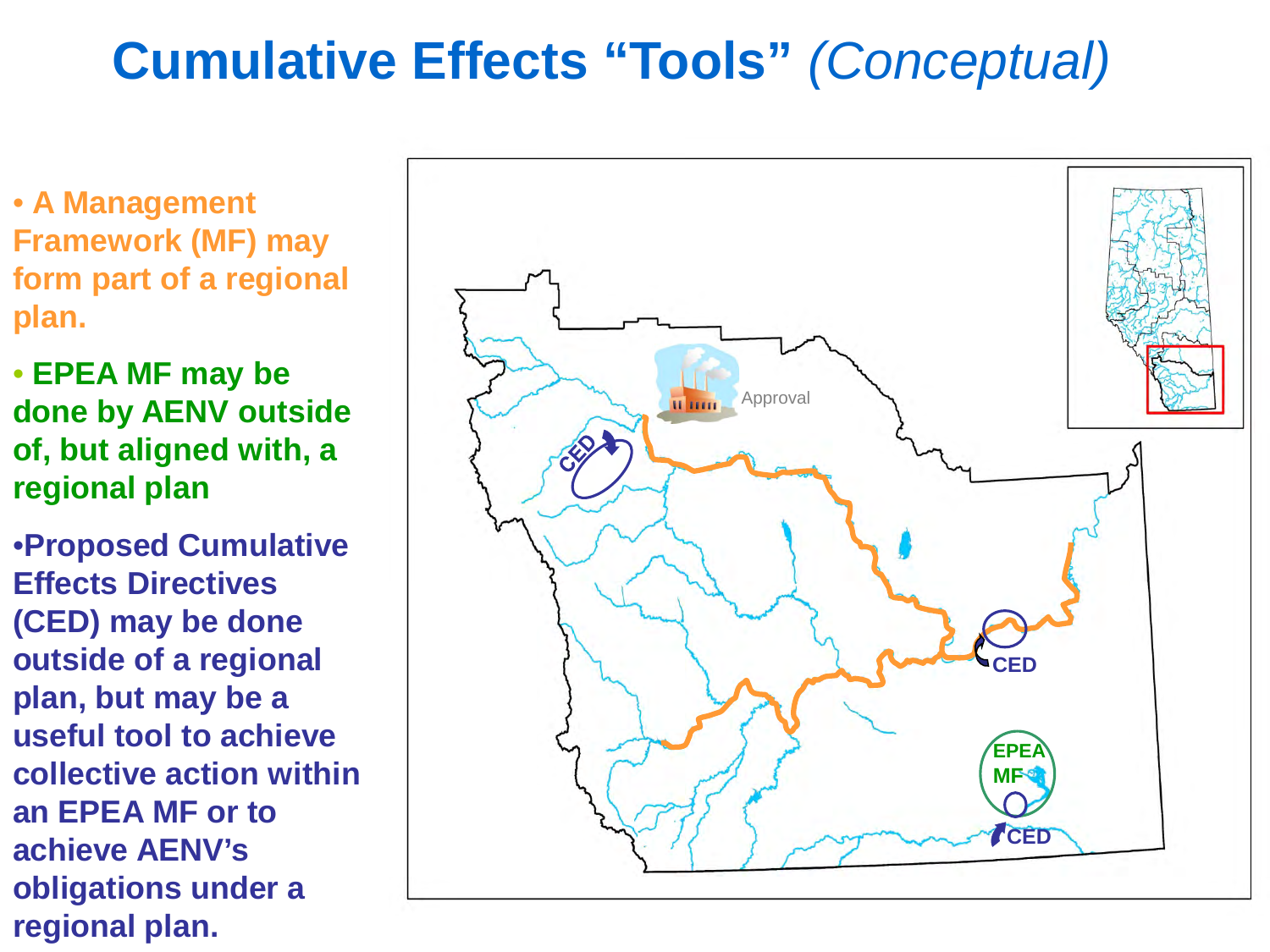

Freedom To Create. Spirit To Achieve.

# **SSRP Draft Surface Water Quality Management Framework**

Government of Alberta  $\blacksquare$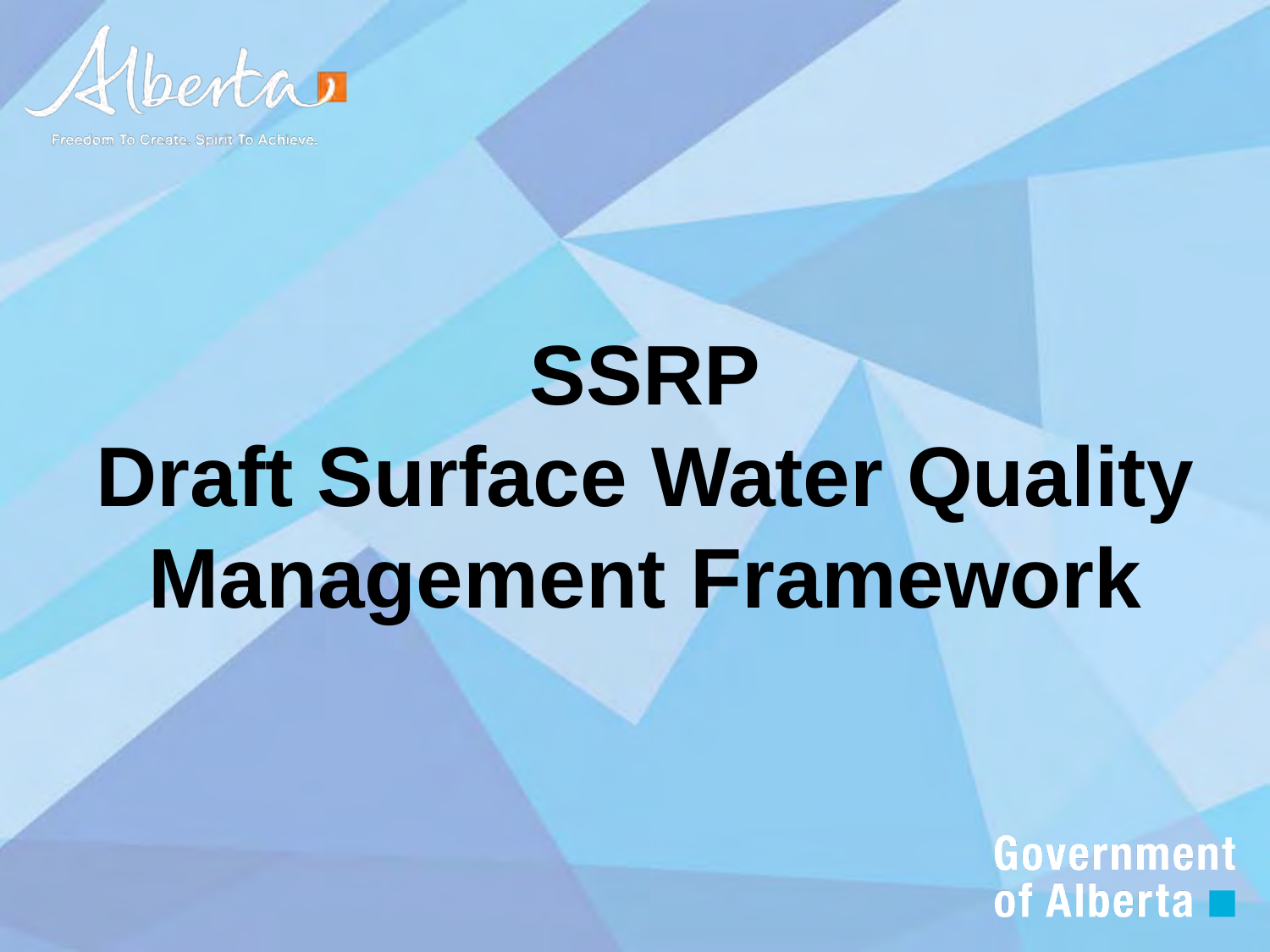

### **Starting Points**

#### • **SSRP Terms of Reference – pg 24**

- **"Alberta Environment … developing a comprehensive water quality management framework for all of the mainstem rivers in the region."**
	- **mainstem rivers = Bow, Milk, Oldman and South Sask.**
- **To be developed with input of regional stakeholders including WPAC's.**
- **To include current state of knowledge of water quality in the mainstem rivers and identify appropriate triggers and thresholds.**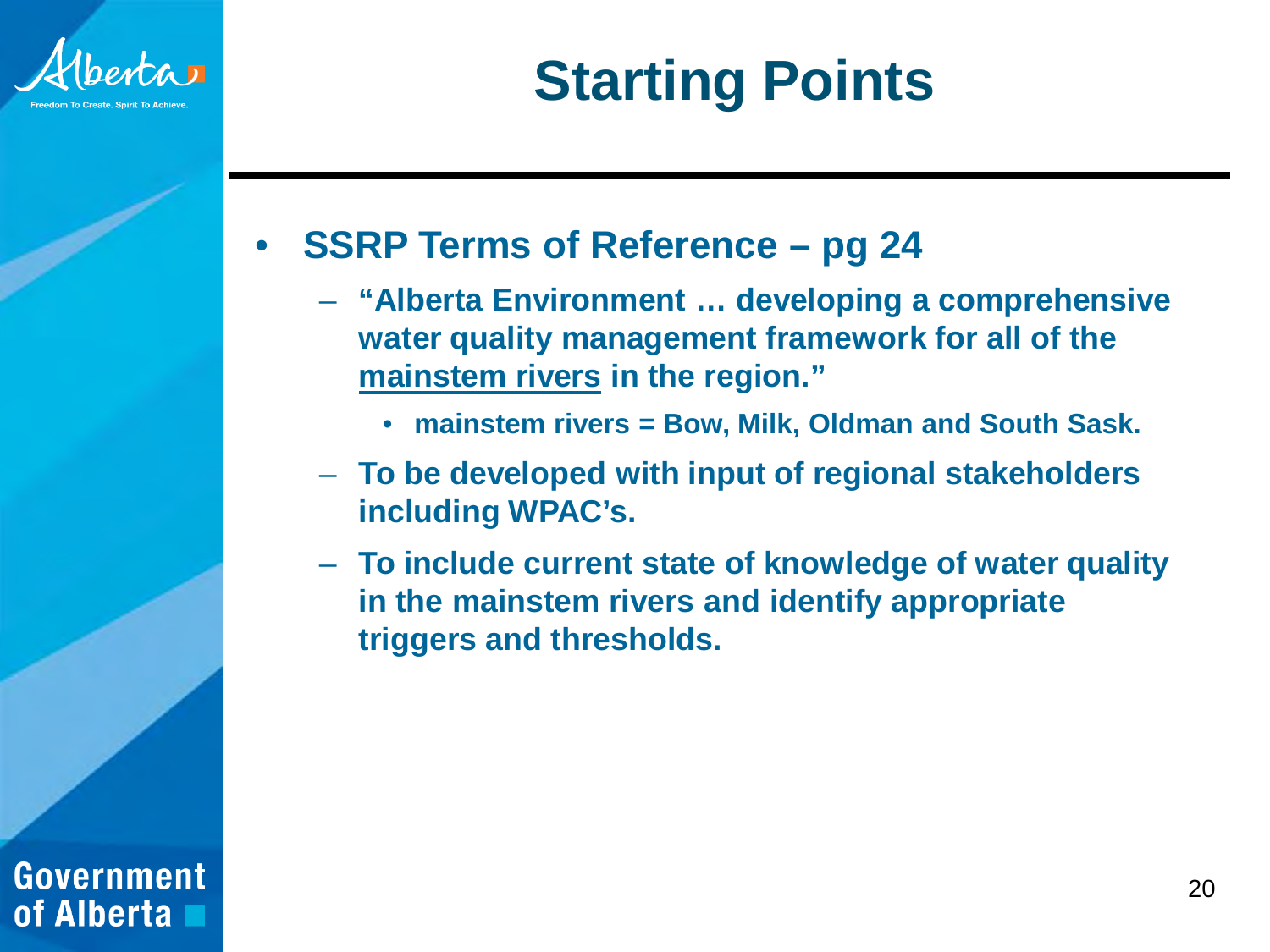

### **Proposed Management Framework**

- **Management Framework to describe:**
	- **Outcomes and Objectives**
	- **Performance Management System**
		- **Limits and trigger levels**
		- **Monitoring, Evaluation and Reporting**
	- **Description of Management Strategies and Actions**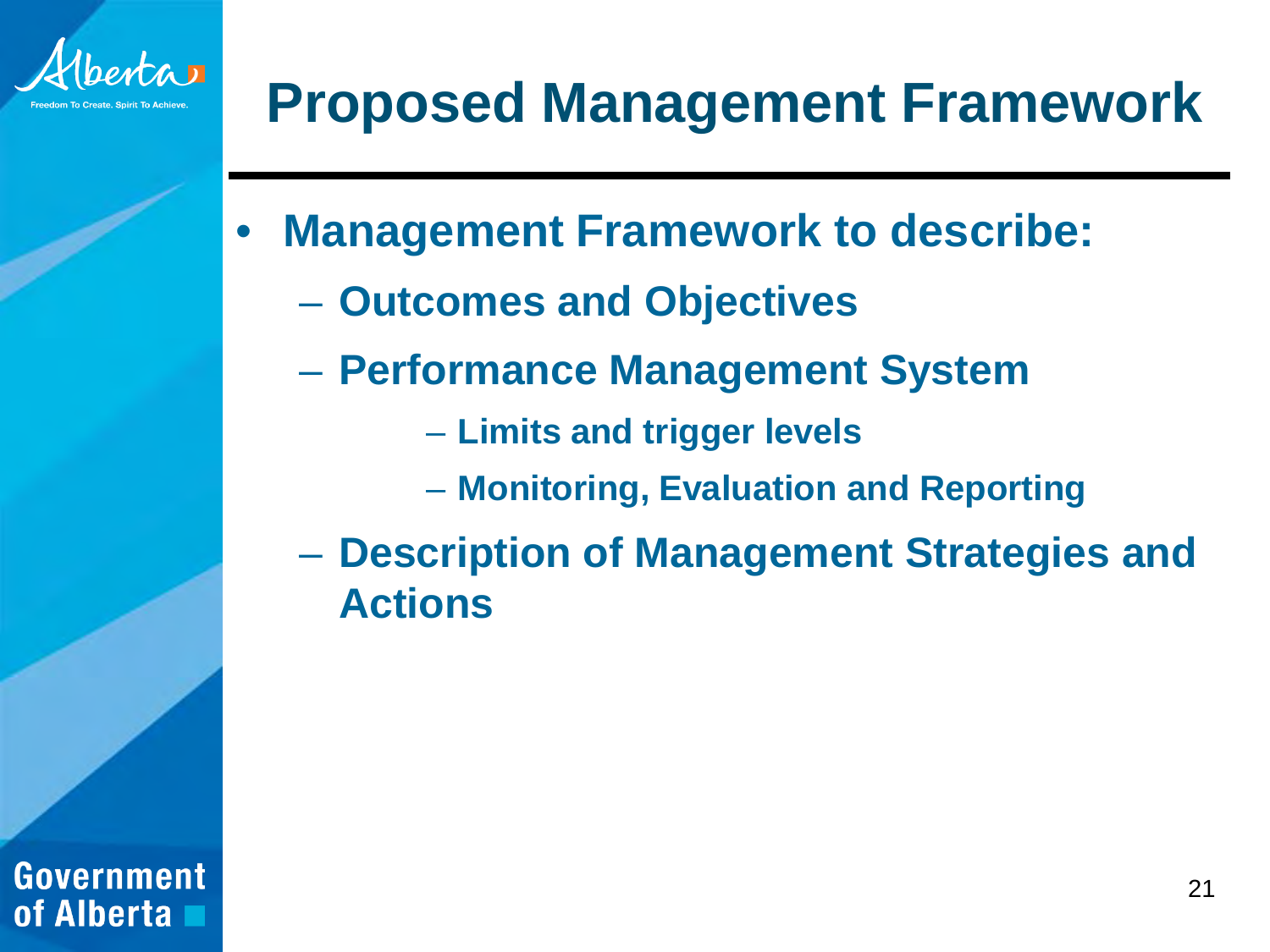

### **Draft Management Framework for SSRP Rivers**

**Surface Water Quality Management Framework considered for development of South Saskatchewan Regional Plan**

#### **Outcomes:**

- **Surface water quality in water bodies in the SSRP is maintained to support healthy aquatic ecosystems and meet the needs of human water users.**
- **Consistent with** *Master Agreement on Apportionment*

**Objectives:**

- **Keep 'Clean areas clean'**
- **Maintain or improve reaches where water quality not supporting outcomes now.**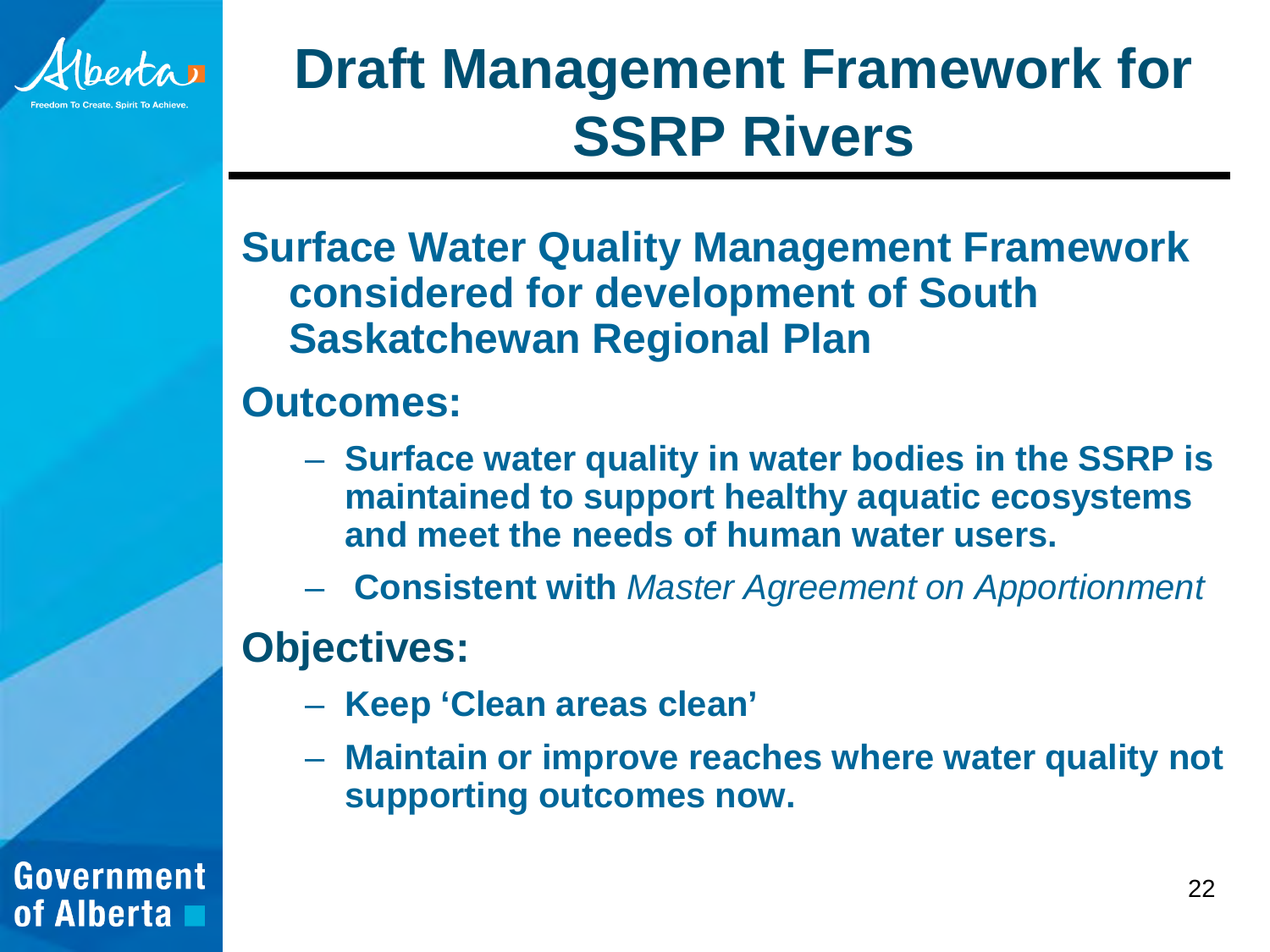

#### **SSRP WQMF Rivers and Monitoring Sites**



**Government** of Alberta  $\blacksquare$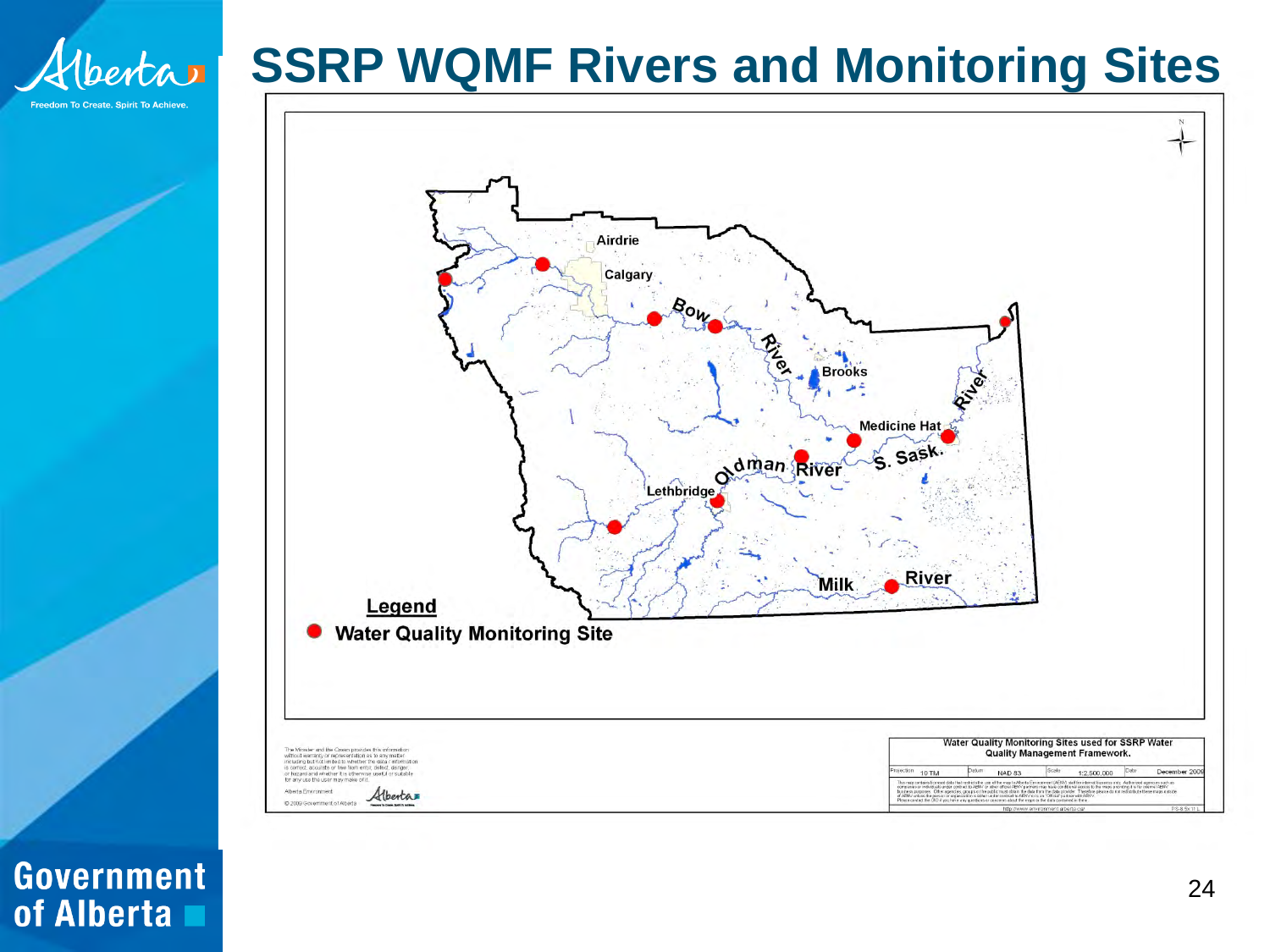

# Existing Conditions

- **Chronic point sources are from municipal treated waste water effluent.**
- **River water quality poorer in wet years**
	- **Non-point source runoff (includes urban storm water)**
	- **Principally nutrients, bacteria and sediment loading**
- **Development on alluvial aquifers**
- **Poor condition riparian areas**
	- **Loss of function and ecosystem services (filtering, erosion control)**
- **Decreasing river flows could exacerbate water quality problems**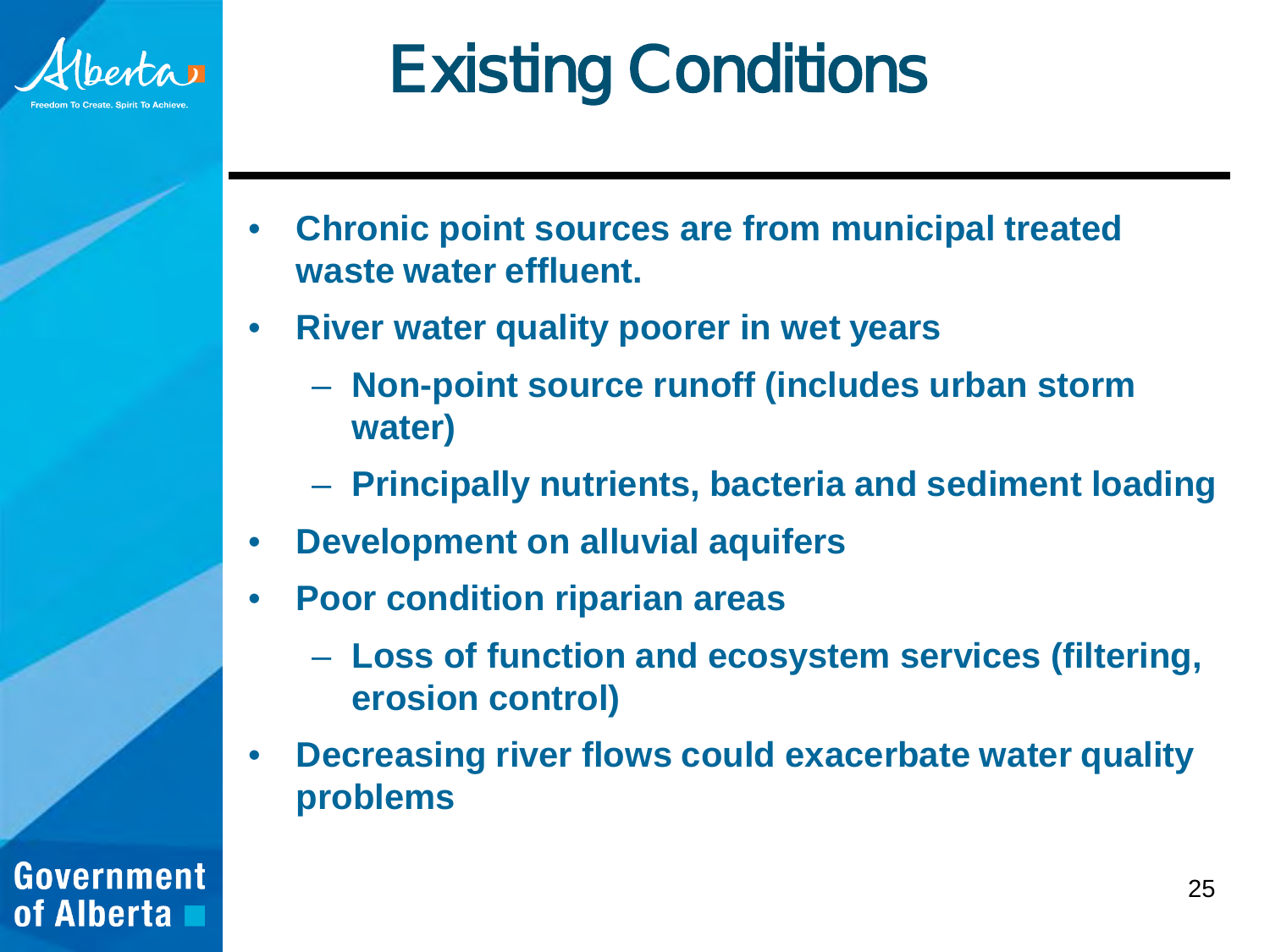

### **Water Quality Variables in Draft**

**Variables Included:**

**Dissolved oxygen; Nutrients:TP, DP, nitrate-nitrite, TN, TKN, ammonia; Ions (chloride, calcium, fluoride, sulphate); TDS, conductivity, TSS, turbidity; pH, sodium adsorption ratio, total organic carbon; bacteria (total and fecal coliforms,** *E.Coli***);**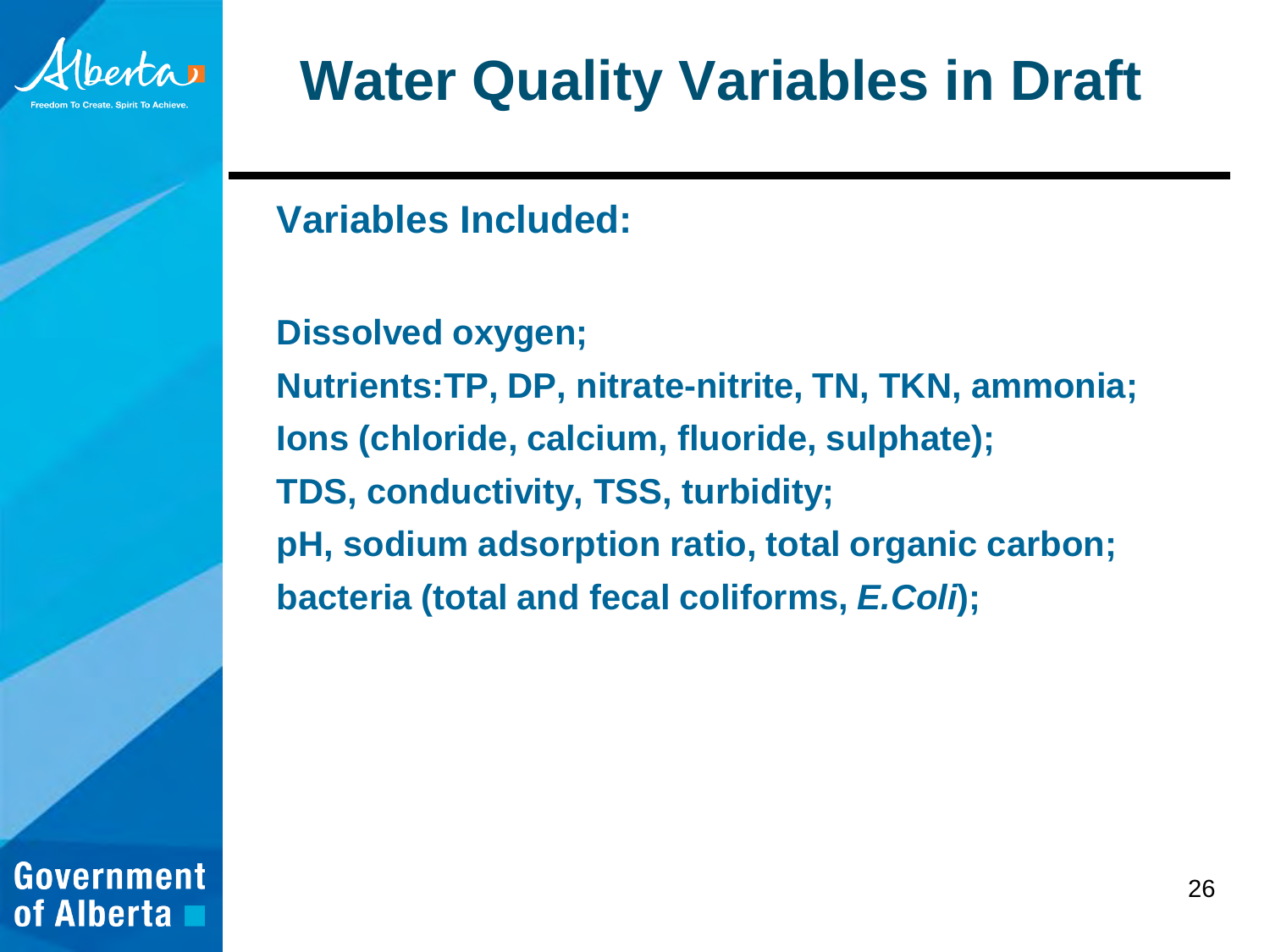

#### **Draft Management Framework for Water Quality (Conceptual)**

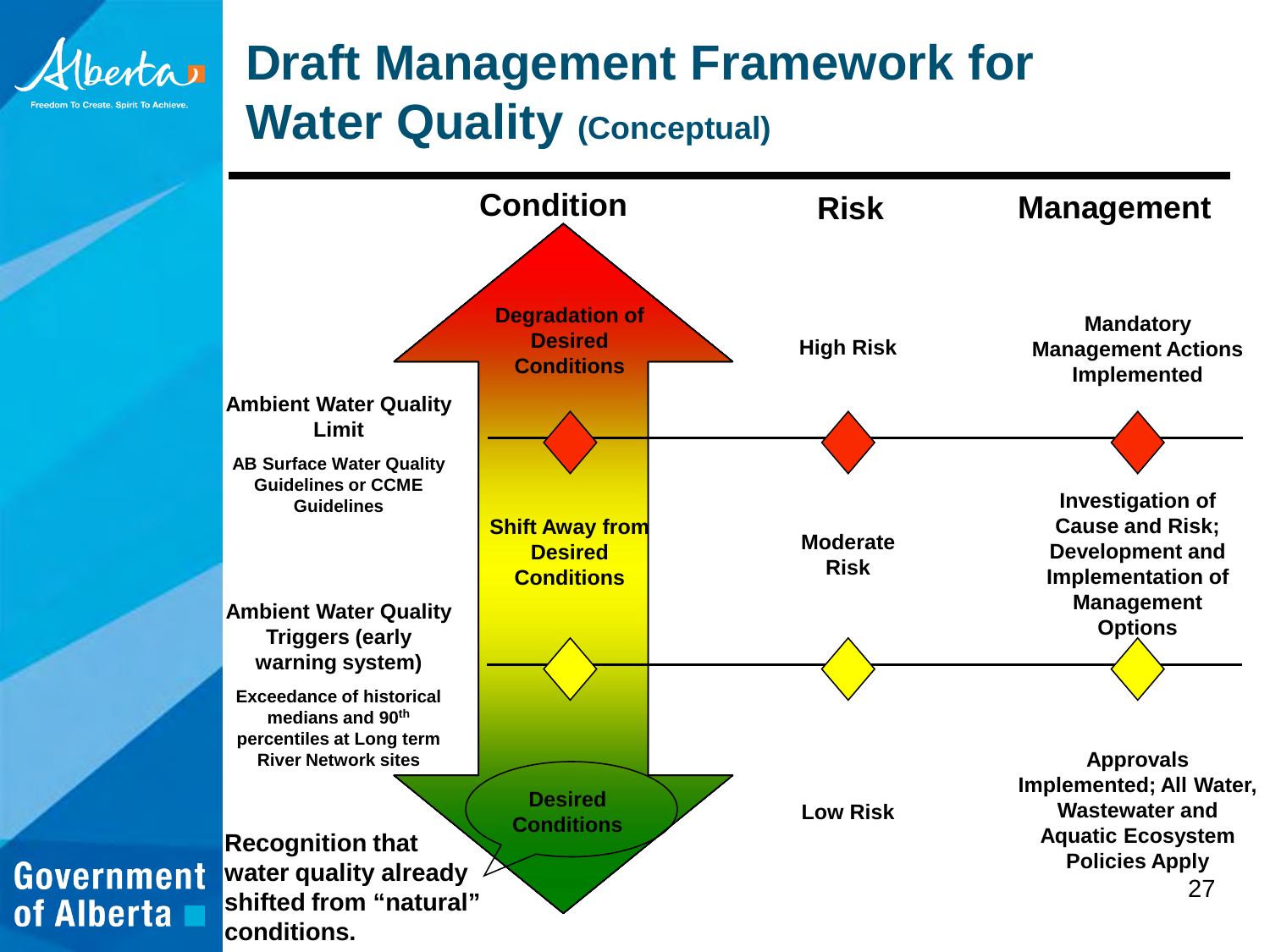

#### **Potential Management Actions/Strategies**

#### • **Green zone/Yellow trigger**

- Modelling and additional monitoring to quantify risk
- Development of management options
	- Prioritize future facility upgrades
	- Improvements directed at NPS

#### • **Red Limit**

Government

of Alberta

- Loading reduction plans and annual loading limits
- Other mandatory actions for regulated community
- Increased effort directed at non-regulated problem areas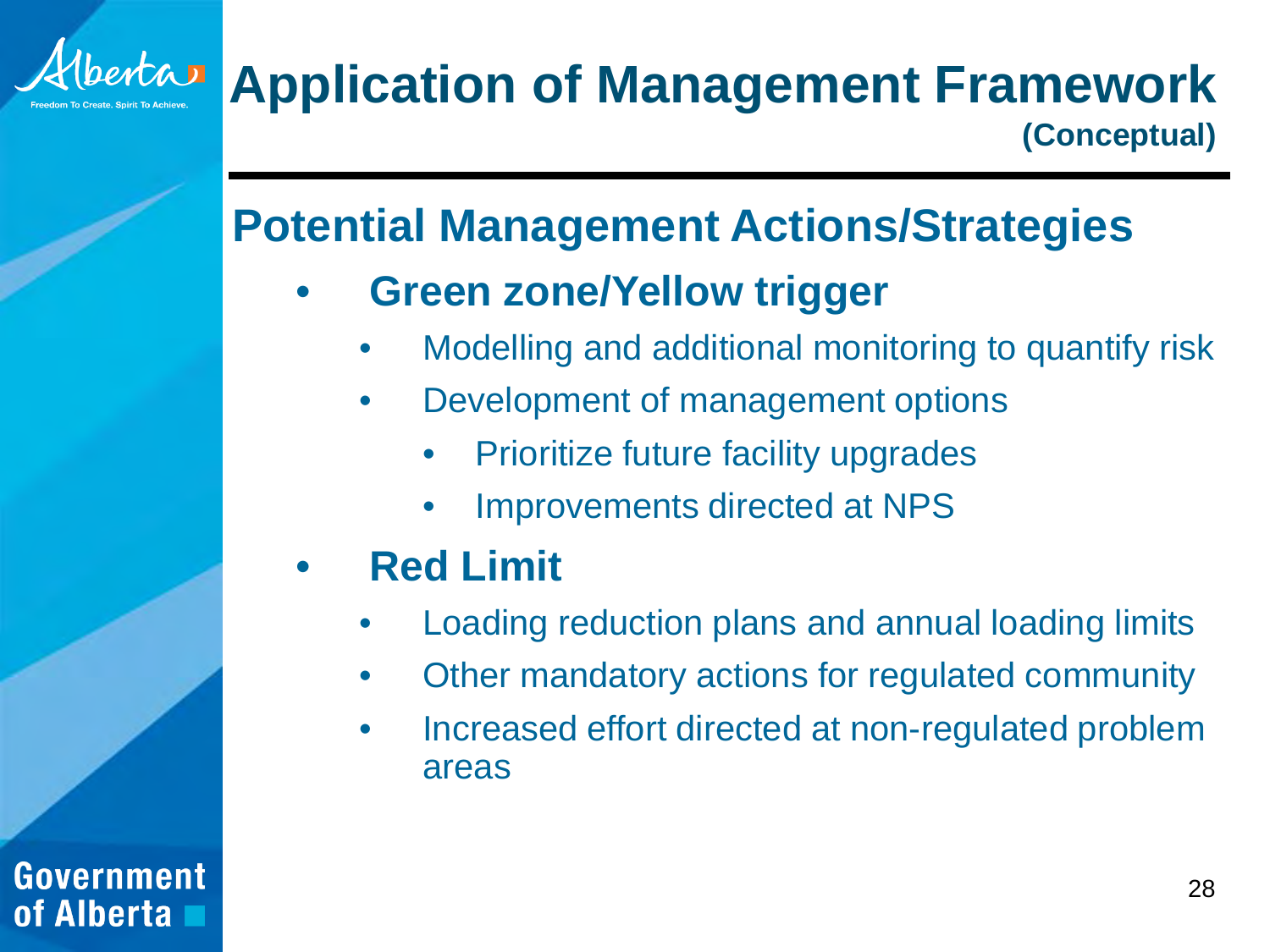

## **Where We Are At/Next Steps**

#### **Completed:**

- Prepared a draft framework document
- Tested with SSRP RAC
- Tested with southern WPAC's

#### **Future:**

- Engage more stakeholders on draft( early 2011)
- Revise draft framework
- LUS consultation on draft Regional Plan